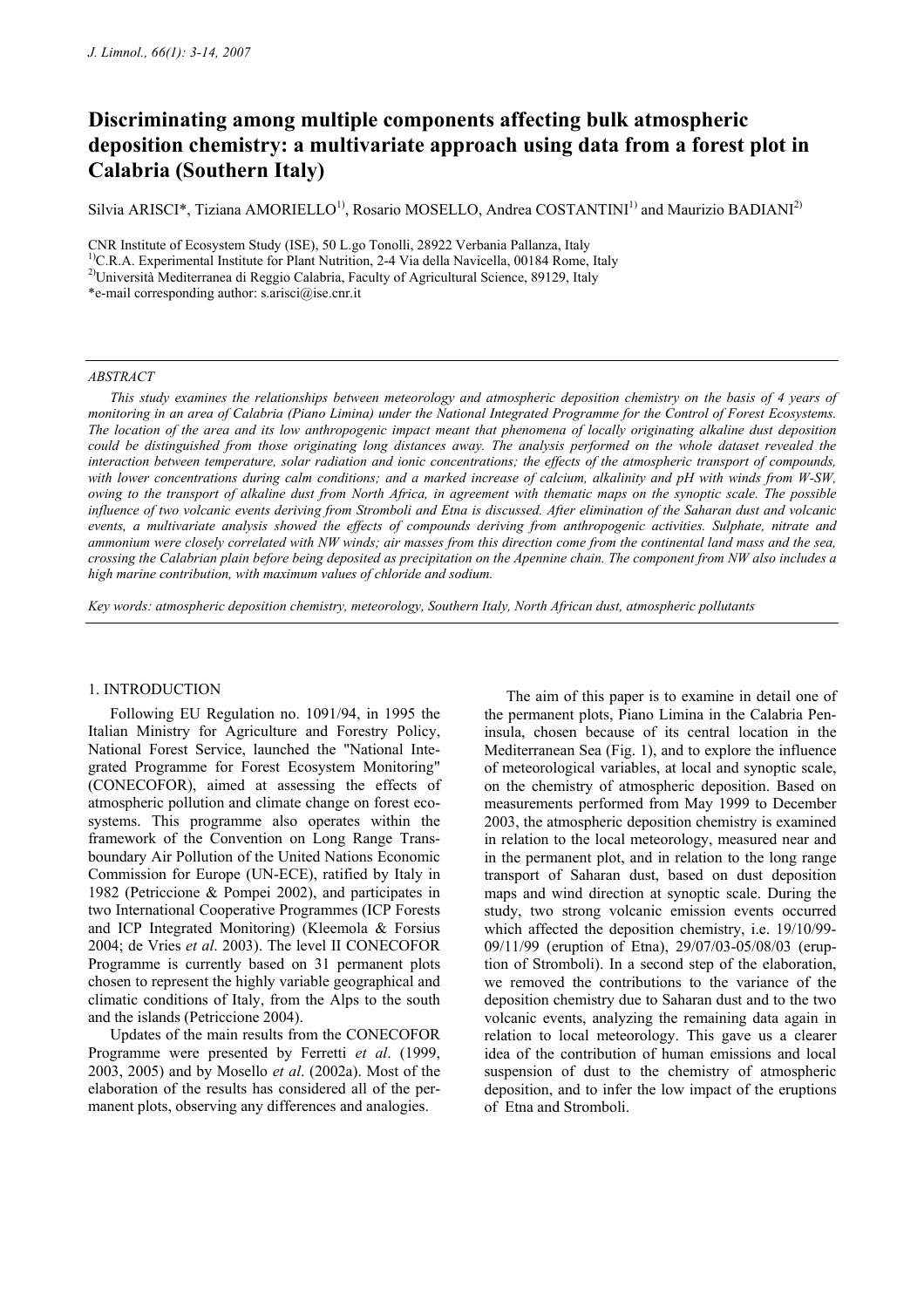

**Fig. 1**. Location of the permanent plot for atmospheric deposition chemistry, indicating the sampling station (Piano Limina) and the volcanoes Etna and Stromboli.

#### 2. METHODS

## *2.1. Study area*

The study area (Fig. 1 and Tab. 1) is located in the Aspromonte National Park, a roughly five-sided mountainous region of over  $3200 \text{ km}^2$ , in Calabria. The Piano Limina area, at an altitude between 800 and 1,000 m, is located about 30 and 20 km from the Tyrrhenian and Ionian seas, respectively. The geology of the Aspromonte is essentially composed of igneous rocks of the Calabro-Peloritan crystalline massif. The morphology of the area features rugged peaks and steep slopes (much of the territory is classed as having slopes steeper than 30%). The agro-forest surface area of the territory comprises 91.5% of the total area, and the percentage of the area occupied by mountains is 68%.

**Tab. 1**. Characteristics of the sampling station for open field deposition and for meteorological variables.

| Location               | Piano Limina, (RC) Calabria |
|------------------------|-----------------------------|
| Latitude               | 38° 25' 30"                 |
| Longitude              | 16° 09' 59"                 |
| Altitude               | 900 m a.s.l.                |
| Lithological substrate | granite                     |
| FAO classification     | Podzols                     |
| Dominant tree specie   | Fagus sylvatica             |
| Mean tree age          | 110v                        |

The population is concentrated on the Tyrrhenian coast, in the towns on the Gioia Tauro Plain (Gioia Tauro, Rosarno, Palmi and Rizziconi), which possess more than 50% of the area's farms and industries (food sector, metal manufacturing, timber, machinery and electrical appliances). A key element in the industry of the area is the harbour of Gioia Tauro, one of the major container handling harbours in the world.

#### *2.2. Meteorology*

Meteorological data were collected in an open area located on the top of a smoothed hill, not sheltered by nearby obstacles or trees. Technical equipment and the type and placement of sensors are in accordance with the World Meteorological Organization Standards (W.M.O. 1969; Amoriello *et al*. 2002). The parameters considered in the study are: Air Temperature (AT), Relative Humidity (RH), Solar Radiation (SR) and Precipitation (PR) at 2 m; Wind Speed (WS), the eight main sectors (north, N; north-east, NE; east, E; southeast, SE; south, S; south-west, SW; west, W; northwest, NW) of wind direction, and calm at 10 m. Wind Speed is an arithmetic average over a period of 10 minutes. Calm is measured as time (as a percentage) passed with wind speed lower than the threshold of the instrument, equal to  $0.2 \text{ m s}^{-1}$ . In this study we considered the wind direction only during all of the precipitation events in a week. Data are recorded with a CR10X Campbell Data-Logger. Once a week, the data are collected from the field and loaded into a database, as daily and hourly values (sum or average, min and max). The measurement period was from May 1999 to December 2003. The characteristics of the station for the measurement of meteorological data and atmospheric deposition for chemical analysis are shown in table 1.

So that we could compare the data from this study with those of a longer series, we used the data from the station of Piano Limina, managed by the Centro Funzionale Meteorologico Idrografico Mareografico of the Regional Environmental Protection Agency (www. idrocz.it). Located just a few kilometres from the study area, (latitude 38° 23' 32", longitude 16° 12' 24"), at a slightly lower altitude (800 m a.s.l.), this station possesses data for the period 1992-2002.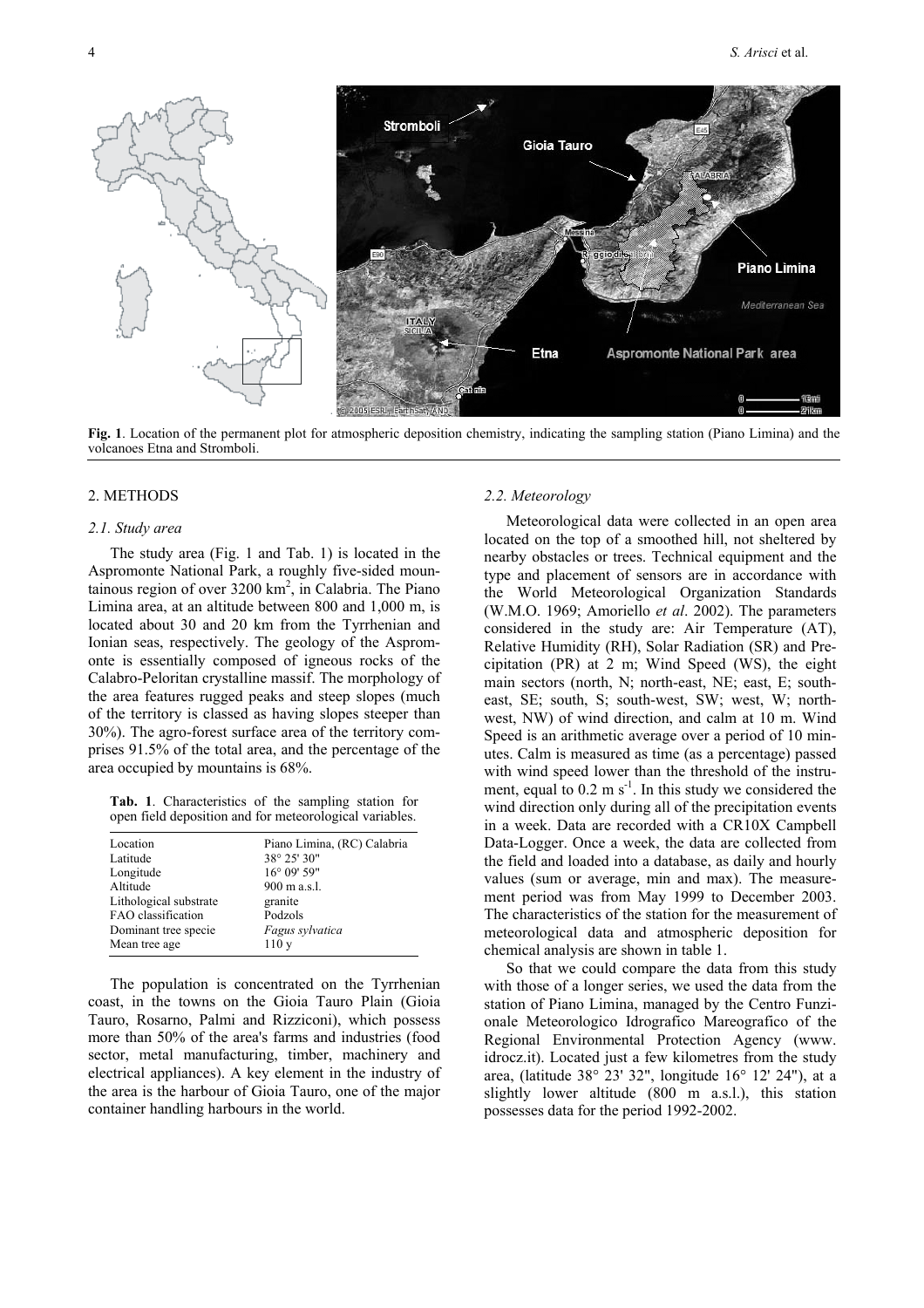#### *2.3. Atmospheric deposition*

Three atmospheric deposition samples were collected weekly in the open field area using continuously exposed collectors (bulk), consisting of a 2-litre polyethylene bottle, equipped with a 19.6 cm diameter funnel. The three samples were pooled for the chemical analyses. A polyethylene net in the funnel prevented the collection of coarse debris, insects and leaves. The bottles were inserted into PVC cylinders of a slightly larger diameter, so as to have an air jacket around the bottle and to keep it shaded. By using more than one collector for each sampling point it was possible to discard any obviously contaminated subsamples without losing the entire sample for the period. The analyses were performed on filtered samples  $(0.45 \mu m)$ , except for the measurement of pH and conductivity, for which unfiltered samples were used. The variables examined were: pH, conductivity and, by ion chromatography, sodium, potassium, magnesium, calcium, ammonium, sulphate, chloride, nitrate, alkalinity (samples with  $pH > 5.0$ , Gran's titration) and total nitrogen (Tartari & Mosello 1997; Mosello *et al*. 2002b). Reactive phosphorus was also measured to reveal any contamination of the samples by bird droppings. Results were validated through a check of the ion balance and the comparison between measured conductivity and conductivity calculated from the product of each ion and its equivalent conductance. The data validation criteria and the internal and external QA/QC used in the laboratory fully agree with the guidelines of the Expert Panel on Deposition of the ICP Forests (Loevblad *et al*. 2004). The correction of concentrations for the marine contribution, indicated in the text with "\*", was made on the basis of the ratio of each ion with chloride in sea water (O.E.C.D. 1979).

#### *2.4. Statistical methodology*

Cluster analysis is used to summarize the information contained in a set of chemical variables, by exploiting the similarities/dissimilarities (measured through Euclidean distance) between cases. To cluster our data, we used a hierarchical clustering algorithm, which operates by starting from a single "cluster" covering all the data, and then successively splitting into smaller clusters according to Ward's method. Ward proposed a clustering procedure that seeks to form the partitions  $P_n$ ,  $P_{n-1},..., P_1$  in a manner that minimizes the loss associated with each grouping, quantifying the loss in a form that is readily interpretable. At each step in the analysis, the union of every possible cluster pair is considered and the two clusters whose fusion results in the minimum increase in 'information loss' are combined. Information loss is defined by Ward in terms of an error sum-of-squares criterion. The result of this process is represented by a dendrogram or tree diagram (Anderberg 1973; Everitt *et al*. 2001).

Principal Component Analysis (PCA) is used to reveal how chemical and meteorological variables change in relation to each other, or how they are associated. This is achieved by transforming correlated original variables into a new set of uncorrelated underlying variables (called principal components) using the correlation matrix. PCA aims at reducing a large set of variables to a small set that still contains most of the information in the large set, by rotating the data so that maximum variabilities are projected onto the axes (Jolliffe 1986). More formally, it is a linear transformation that selects a new coordinate system for the data set, so that the greatest variance by any projection of the data set comes to lie on the first axis (then called the first principal component, PC1), the second greatest variance on the second axis (PC2), and so on. In this way, the uncorrelated variables are linear combinations of the original variables, and the last of these variables can be removed with minimum loss of real data. Communalities, e.g. the proportion of each variable's variance that can be explained by the principal components, are used. Variables with high values of communalities are well represented in the common factor space, while variables with low values are not well represented. The statistical analyses were performed using the SPSS (vers. 13.0) and Statistica (vers. 5.0 Statsoft) software.

## 3. RESULTS

#### *3.1. Meteorology*

The annual mean precipitation measured in the study area in the period  $2000 - 2003$  was 1671 mm, with low interannual variability (minimum 1541 in 2001, maximum 1794 in 2000, Tab. 2).

**Tab. 2**. Annual values of meteorological variables: AT (Air Temperature), RH (Relative air Humidity), SR (Solar Radiation), WS (Wind Speed) and PR (Precipitation). (1999 data do not cover the whole year).

|         | AT            | RH  | <b>SR</b>    | WS           | PR   |
|---------|---------------|-----|--------------|--------------|------|
|         | $(^{\circ}C)$ | (%) | $(W m^{-2})$ | $(m s^{-1})$ | (mm) |
| 2000    | 10.3          | 84  | 145          | 1.8          | 1794 |
| 2001    | 10.5          | 84  | 148          | 1.7          | 1541 |
| 2002    | 10.9          | 89  | 142          | 1.7          | 1636 |
| 2003    | 10.2          | 89  | 139          | 1.7          | 1714 |
| 2000-03 | 10.5          | 86  | 144          | 17           | 1671 |

The seasonal variability shows higher precipitation in winter and spring (Fig. 2). The data for the study period are not significantly different from those measured at the nearby station of Piano Limina, which possesses an 11-year series of measurements (Fig. 3). The mean annual precipitation at this station is 1572 mm. An analysis of the distribution of precipitation for each month of the periods 2000-2003 (sampling station, Fig. 2) and 1992-2002 (reference station, Fig. 3a) reveals a typically Mediterranean climate: the rainiest months are in winter, while the summer months, especially June, with the exception of 1992, show very slight precipita-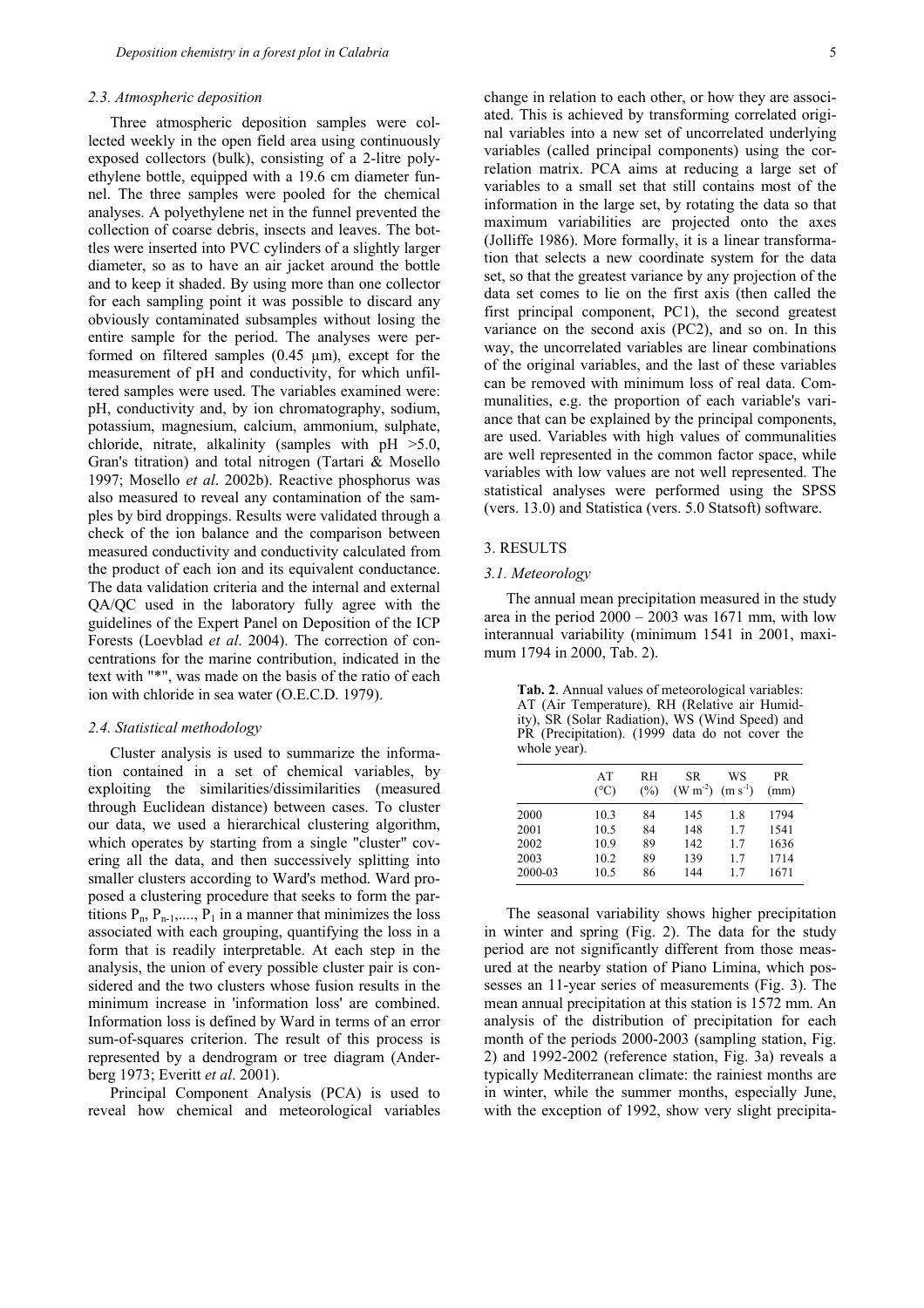

**Fig. 2**. Monthly precipitation values measured in the four study years (1999 data do not cover the whole year) at Piano Limina sampling station.



**Fig. 3**. Monthly values of precipitation (a) and of temperature (b) in the reference station (Limina); box plot indicating quartiles; (°) values higher than  $1.5 - 3$  times the  $2^{nd}$ -  $3^{rd}$  quartile range; (\*) values higher than 3 times the  $2^{nd}$ -  $3^{rd}$  quartile range.

tion events. In addition, the interannual variability for each month is high. The distributions are all more or less asymmetrical. There are many outliers and an anomalous case in September 2000, when precipitation reached 538 mm in the station of Piano Limina and 320 mm in the study area.

The mean air temperature in the period 2000-2003 was 10.5 °C (Fig. 4). During the summer months the mean temperatures fluctuated around 20 °C, while in winter they were close to zero, falling below zero in January 2003. The maximum temperatures recorded during the study period were above 30 °C in summer, with a peak of 33.6 °C in July 2002. The minimum temperatures between December and February fluctuated constantly between zero and -8.9 °C, the latter recorded in December 2001. The mean temperature of the comparison period 1992-2002 was 12.5 °C (Fig. 3b), with a maximum of 13.0 °C in 2001 and 2002 and a minimum of 11.8 in 1996. In the winter months the temperatures varied between 4 and 11 °C; May and October are transitional months between the summer and winter periods, with abrupt changes of temperature of around 6  $^{\circ}$ C: from June to September temperatures were between 16 and  $23 \text{ °C}$ .

The difference between the temperatures recorded in the study area and those of the comparison area may be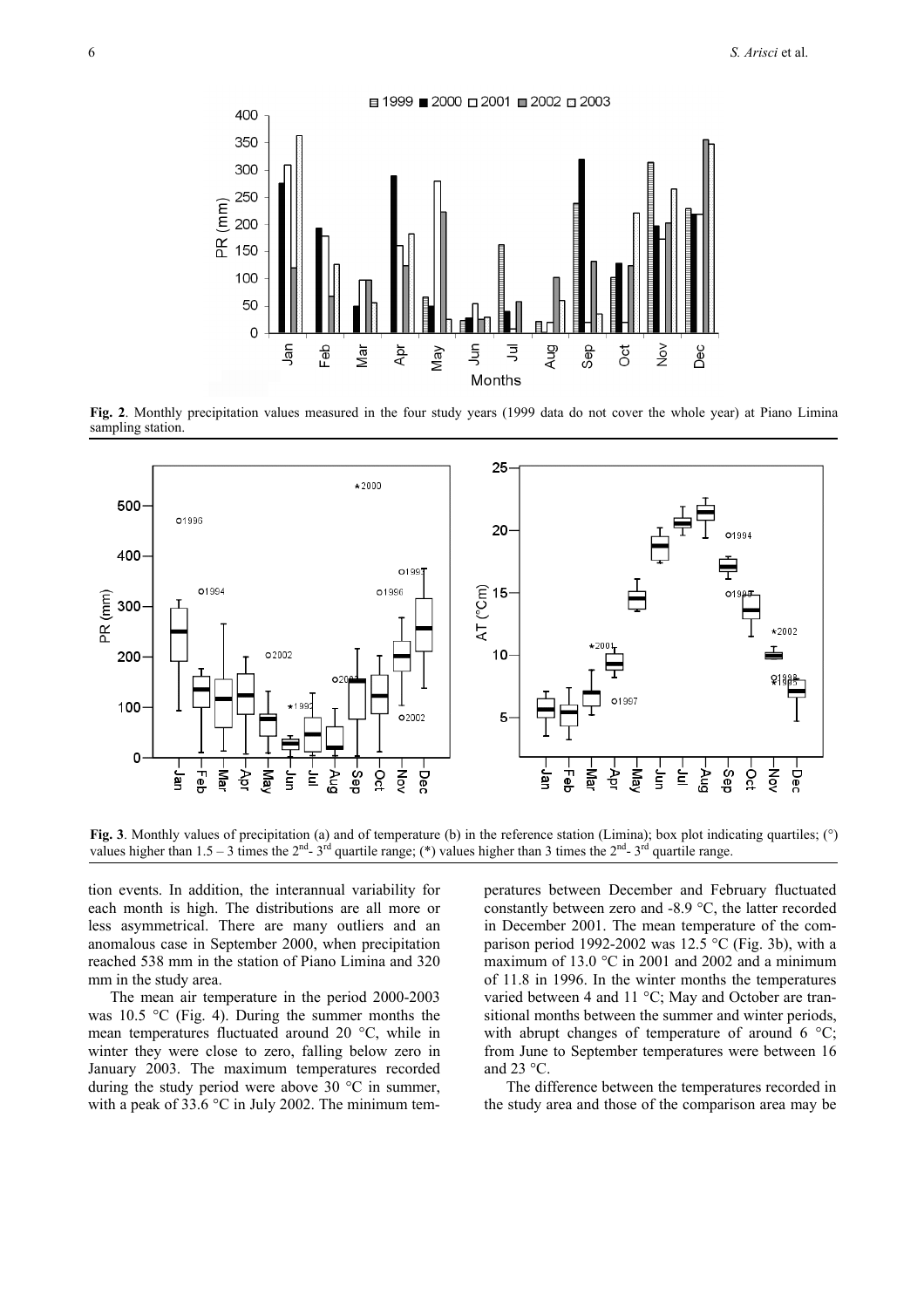

**Fig. 4.** Monthly means of air temperature (AT), relative air humidity (RH), wind speed (WS) and solar radiation (SR) in the study area.

attributed partly to the difference in altitude and partly to other geographical features such as exposure and direction of the slope.

The mean relative air humidity in the period 2000- 2003 was 87%, with fluctuations between 68% and 98% (Fig. 4), with summer minima of 70% and winter maxima of 98%. The minimum relative humidity varied between 9% and 65%. The relative air humidity trend closely follows the pluviometric regime shown in figure 2.

The mean solar radiation in the period was 144 W m<sup>-2</sup> (Fig. 4), while the maximum recorded reached a value of  $1440 \text{ W m}^2$ . The monthly trend increased from January to June, was more or less steady in summer, with the exception of 2002, and then decreased sensibly from September to the end of the year.

An analysis of the anemological regime shows that the wind speed was  $1.7 \text{ m s}^{-1}$ , equivalent to a light breeze, with peaks of up to 19 m s<sup>-1</sup> (Fig. 4). The wind rose shown in figure 5 reveals 8% calm conditions, and a net tendency for the wind to increase in the N (34%) and NW (23%) sectors. There was a very small percentage of wind in the other sectors  $(W: 9\%, SW: 4\%, S)$ : 5%, SE: 5%, E: 4%, NE: 8%).

## *3.2. Chemistry of atmospheric deposition*

Annual volume-weighted ion concentrations in bulk deposition for the period 1999-2003 (Tab. 3) show the strong influence of marine spray; data are accordingly also presented corrected for sea salt contribution. In fact, sodium and chloride show the highest concentrations, and represent altogether 48% of the total ion concentrations; if the marine fraction of  $Ca^{2+}$ ,  $Mg^{2+}$ ,  $SO_4^$ and  $K^+$  is also added, the fraction of marine contribution increases to 56%.



**Fig. 5**. Wind direction frequency in the study area (2000- 2003).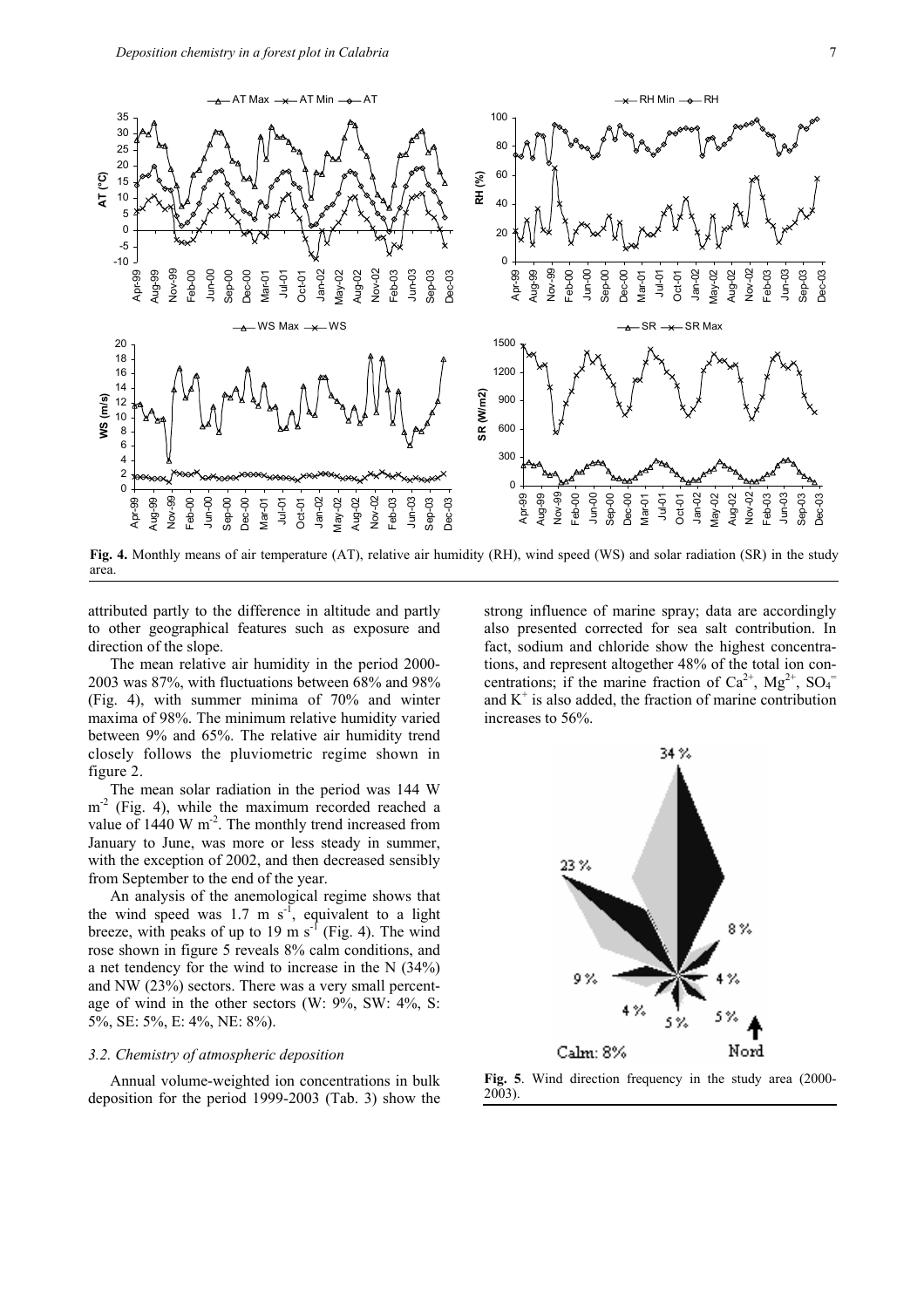|  |  |  |  |  | Tab. 3. Chemistry of atmospheric deposition in the study period. *: corrected for the marine contribution. |
|--|--|--|--|--|------------------------------------------------------------------------------------------------------------|
|--|--|--|--|--|------------------------------------------------------------------------------------------------------------|

|           | pH                  | Cond.<br>$(\mu S \text{ cm}^{-1})$ | $H^+$<br>$(\mu$ eq L <sup>-1</sup> ) | $NH4+$<br>$(\mu$ eq L <sup>-1</sup> ) | $Ca^{2+}$<br>$(\mu$ eq $L^{-1})$ | $Mg^{2+}$<br>$(\mu$ eq $L^{-1})$ | $Na+$<br>$(\mu$ eq L <sup>-1</sup> ) | $K^+$<br>$(\mu$ eq $L^{-1})$ | Alk<br>$(\mu$ eq $L^{-1})$ |
|-----------|---------------------|------------------------------------|--------------------------------------|---------------------------------------|----------------------------------|----------------------------------|--------------------------------------|------------------------------|----------------------------|
| 1999      | 5.0                 | 30                                 | 10                                   | 16                                    | 54                               | 35                               | 110                                  | 28                           | 44                         |
| 2000      | 4.7                 | 26                                 | 21                                   | 8                                     | 38                               | 28                               | 92                                   | 9                            | $\tau$                     |
| 2001      | 5.2                 | 21                                 | 7                                    | 14                                    | 32                               | 22                               | 82                                   | 5                            | 11                         |
| 2002      | 5.2                 | 22                                 | 7                                    | 12                                    | 81                               | 18                               | 63                                   |                              | 50                         |
| 2003      | 5.1                 | 24                                 | 8                                    | 14                                    | 36                               | 24                               | 100                                  | 9                            | 16                         |
| 1999-2003 | 5.0                 | 25                                 | 11                                   | 13                                    | 49                               | 26                               | 90                                   | 12                           | 26                         |
|           |                     |                                    |                                      |                                       |                                  |                                  |                                      |                              |                            |
|           | $SO_4^-$            | NO <sub>3</sub>                    | $Cl-$                                | $*Ca^{2+}$                            | * $Mg^{2+}$                      | $*Na^+$                          | $*_{K^+}$                            | $*SO_4$                      | <b>TN</b>                  |
|           | $(\mu$ eq $L^{-1})$ | $(\mu$ eq L <sup>-1</sup> )        | $(\mu$ eq $L^{-1})$                  | $(\mu$ eq $L^{-1})$                   | $(\mu$ eq L <sup>-1</sup> )      | $(\mu$ eq $L^{-1})$              | $(\mu$ eq $L^{-1})$                  | $(\mu$ eq L <sup>-1</sup> )  | $\mu$ M                    |
| 1999      | 58                  | 18                                 | 116                                  | 50                                    | 12                               | 11                               | 26                                   | 46                           | 52                         |
| 2000      | 48                  | 19                                 | 107                                  | 34                                    | 7                                | $\mathbf{0}$                     | 7                                    | 37                           | 46                         |
| 2001      | 40                  | 17                                 | 95                                   | 28                                    | 4                                |                                  | 3                                    | 30                           | 42                         |
| 2002      | 46                  | 18                                 | 67                                   | 78                                    | 4                                | 5                                | 4                                    | 39                           | 37                         |
| 2003      | 44                  | 18                                 | 107                                  | 32                                    | 4                                | 8                                | 7                                    | 33                           | 42                         |
| 1999-2003 | 48                  | 18                                 | 99                                   | 45                                    | 6                                | 5                                | 10                                   | 37                           | 44                         |

The common origin of Na and Cl is underlined by the slope of the regression line, which gives a  $Na^+/Cl^$ molar ratio not significantly different from that of sea water (0.86). Ion concentrations show a marked interannual variability: for example, alkalinity ranged between 50 and 7  $\mu$ eq  $L^{-1}$  respectively in 2002 and 2000, well correlated with calcium concentrations. Most of these variations are due to long-range transport of calcareous dust, as discussed below. Annual pH values range from a lowest value of 4.7 in 2000 to values between 5.0 and 5.2 in the other years; pH is largely related to alkalinity and calcium concentrations. Sulphate and nitrate (mean values of 48 and 18  $\mu$ eq L<sup>-1</sup>) show a lower interannual variability; the relative contribution of sea salt to sulphate is about 23% of the total.

As bulk collectors were used in the study, following the procedure adopted by the international program ICP Forests, there may be a contribution of local dust to the measured chemistry. We tried to minimize this aspect by locating the collecting site in a grass clearing close to the forested area, far from unpaved roads. This may partially explain the relationship between deposition chemistry and meteorology examined in this paper, in so far as contributes significantly to the solute concentrations from the re-suspension of dust from areas not far from the sampler. A comparison between wet-only and bulk deposition chemistry performed in (five) other Italian plots with characteristics not unlike those of the examined station shows higher values in bulk samples, by 20-30% for soil derived ions, while the relationship for anthropogenic and marine ions is between 10-20%; in the end the relationship among ions remains unchanged (Balestrini *et al*. 2007).

The cluster analysis (Fig. 6) shows three distinct associations of ions, in relation to their origin: marine  $(Na^+$ , Cl<sup>-</sup>, Mg<sup>2+</sup>), terrestrial  $(Ca^{2+}$ , alkalinity, K<sup>+</sup>), anthropogenic emissions  $(SO<sub>4</sub><sup>=</sup>, NO<sub>3</sub>, NH<sub>4</sub><sup>+</sup>, total nitro$ gen,  $H^+$ ). In the case of sea salt corrected ion concentrations the cluster related to human emissions remains

unchanged, while the terrestrial ions appear in two close clusters formed by  $^{\ast}Ca^{2+}$  and alkalinity,  $^{\ast}Mg^{2+}$  and  $^{\ast}K^{+}$ . This points out the composite origin of magnesium, partly from sea water and partly from soil dust.

## 4. DISCUSSION

## *4.1. Relationship between chemistry and meteorology*

Some of the chemical and meteorological variables considered in this study are determined by the same phenomenon. This can lead to the condition known as "multicollinearity", i.e. a high degree of correlation between variables (Belsley 1991). To test the measurement of the degree of multicollinearity in our data set, a simple if rough procedure could be the matrix of correlation between all the pairs of variables. A high frequency of highly significant correlations may be indicative of multicollinearity. However, the lack of large correlations does not guarantee the absence of multicollinearity among the variables. Moreover, there are no indications as to which variables should be eliminated or grouped together. This is why we decided to use cluster analysis on the chemical variables. The close connection between certain variables determined the choice of some of them as indicators, omitting others regarded in this case as superfluous. Selected chemical variables included  $H^+$ ,  $NH_4^+$ ,  $NO_3^-$ ,  $SO_4^=$ , as representative of anthropogenic emissions,  $*Ca^{2+}$ ,  $*Mg^{2+}$ , mainly due to soil dust, and Cl<sup>-</sup>, as an indicator of sea salt contribution  $(*Ca<sup>2+</sup>, *Mg<sup>2+</sup>$  and  $*SO<sub>4</sub><sup>=</sup>$  concentrations were corrected for sea salt contribution, Tab. 4). Of the meteorological variables, we decided to exclude only calm, as it is complementary to the eight wind sectors. In fact, if our aim is to determine the relationships between all the different variables considered, a procedure which ignores or redefines meteorological variables, however strongly correlated, is not effective, because some important variables could be excluded from the analysis. The 13 meteorological variables were: solar radiation SR, air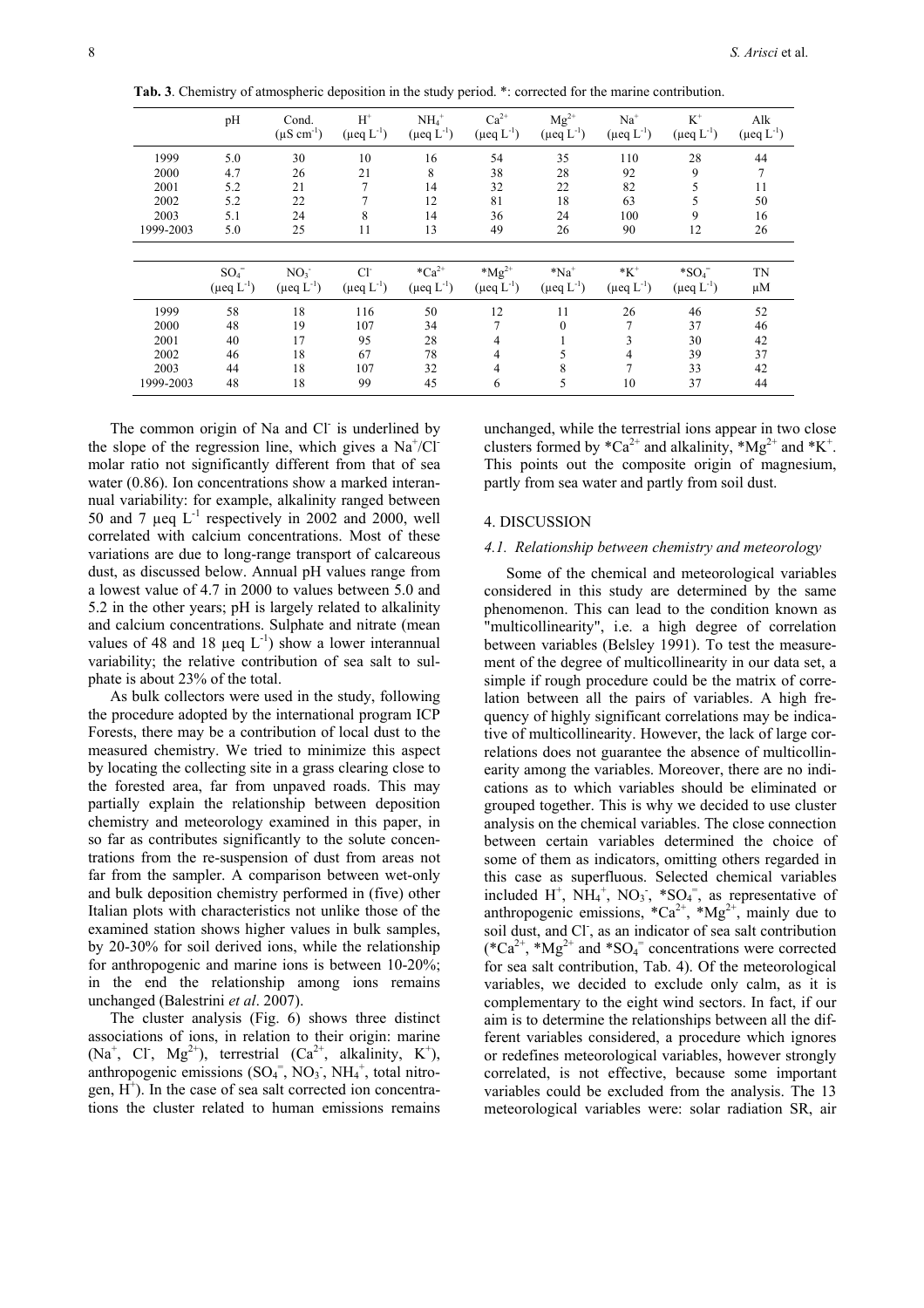

**Tab. 4**. Meteorological and chemical variables used in the PC analyses using data from 96 weeks (upper line) and 85 weeks (lower line). AT (Air Temperature), RH (Relative air Humidity), SR (Solar Radiation), WS (Wind Speed) and PR (Precipitation); N, NE, E…: wind sectors.

|        | PR<br>(mm)                           | AT<br>$(^{\circ}C)$                   | RH<br>$(\%)$                               | <b>SR</b><br>$(W m-2)$                    | WS<br>$(m s-1)$ | N                                      | NE                                       | E                                                   | <b>SE</b>                                      | S              | <b>SW</b>                            | W                                  | <b>NW</b>          |
|--------|--------------------------------------|---------------------------------------|--------------------------------------------|-------------------------------------------|-----------------|----------------------------------------|------------------------------------------|-----------------------------------------------------|------------------------------------------------|----------------|--------------------------------------|------------------------------------|--------------------|
| Mean   | 65.6<br>66.4                         | 9.3<br>9.1                            | 89<br>89                                   | 112<br>109                                | 1.9<br>1.9      | 0.206<br>0.210                         | 0.079<br>0.078                           | 0.071<br>0.068                                      | 0.109<br>0.105                                 | 0.075<br>0.072 | 0.061<br>0.060                       | 0.128<br>0.129                     | 0.260<br>0.266     |
| Median | 54.2<br>53.9                         | 9.9<br>9.7                            | 91<br>92                                   | 107<br>102                                | 1.8<br>1.8      | 0.203<br>0.208                         | 0.072<br>0.071                           | 0.049<br>0.043                                      | 0.049<br>0.043                                 | 0.050<br>0.045 | 0.059<br>0.058                       | 0.128<br>0.128                     | 0.265<br>0.269     |
| SD     | 47.1<br>49.2                         | 5.1<br>5.2                            | 9<br>10                                    | 62<br>62                                  | 0.4<br>0.4      | 0.089<br>0.091                         | 0.044<br>0.041                           | 0.064<br>0.064                                      | 0.120<br>0.123                                 | 0.061<br>0.063 | 0.027<br>0.026                       | 0.056<br>0.057                     | 0.119<br>0.123     |
| Min    | 11.0<br>11.0                         | $-0.1$<br>$-0.1$                      | 40<br>40                                   | 30<br>30                                  | 1.1<br>1.1      | 0.012<br>0.012                         | 0.017<br>0.017                           | 0.007<br>0.007                                      | 0.002<br>0.002                                 | 0.004<br>0.004 | 0.007<br>0.007                       | 0.018<br>0.018                     | 0.031<br>0.031     |
| Max    | 219.8<br>219.8                       | 20.3<br>20.3                          | 99<br>99                                   | 266<br>266                                | 2.9<br>2.9      | 0.492<br>0.492                         | 0.250<br>0.224                           | 0.290<br>0.290                                      | 0.505<br>0.505                                 | 0.277<br>0.277 | 0.137<br>0.133                       | 0.273<br>0.273                     | 0.531<br>0.531     |
|        | $H^+$<br>$(\mu$ eq l <sup>-1</sup> ) | $NH4+$<br>$(\mu$ eq l <sup>-1</sup> ) | * $Ca^{2+}$<br>$(\mu$ eq l <sup>-1</sup> ) | $*Mg^{2+}$<br>$(\mu$ eq l <sup>-1</sup> ) |                 | $*Na^+$<br>$(\mu$ eq l <sup>-1</sup> ) | $*_{K^+}$<br>$(\mu$ eq l <sup>-1</sup> ) | $*SO_4$ <sup>=</sup><br>$(\mu$ eq l <sup>-1</sup> ) | NO <sub>3</sub><br>$(\mu$ eq l <sup>-1</sup> ) |                | $Cl-$<br>$(\mu$ eq l <sup>-1</sup> ) | Alk<br>$(\mu$ eq l <sup>-1</sup> ) | N tot<br>$(\mu M)$ |
| Mean   | 11<br>12                             | 16<br>15                              | 56<br>38                                   | 8<br>6                                    |                 | 6<br>5                                 | 12<br>9                                  | 45<br>41                                            | 23<br>24                                       |                | 95<br>91                             | 33<br>14                           | 56<br>56           |
| Median | 3<br>5                               | 9<br>10                               | 31<br>26                                   | 5<br>$\overline{4}$                       |                 | 3<br>3                                 | $\overline{4}$<br>$\overline{4}$         | 37<br>35                                            | 20<br>21                                       |                | 70<br>67                             | 1<br>$\theta$                      | 44<br>44           |
| SD     | 14<br>14                             | 19<br>17                              | 82<br>32                                   | 11<br>7                                   |                 | 16<br>7                                | 31<br>23                                 | 28<br>23                                            | 16<br>15                                       |                | 81<br>77                             | 80<br>30                           | 42<br>39           |
| Min    | $\mathbf{0}$<br>$\theta$             | $\mathbf{0}$<br>$\theta$              | 3<br>3                                     | $\mathbf{0}$<br>$\theta$                  |                 | $\theta$<br>$\theta$                   | 1<br>1                                   | 6<br>6                                              | $\mathbf{0}$<br>$\theta$                       |                | 8<br>8                               | $\mathbf{0}$<br>$\theta$           | $\mathbf{1}$<br>9  |
| Max    | 65<br>65                             | 117<br>114                            | 636<br>160                                 | 57<br>38                                  |                 | 147<br>44                              | 203<br>203                               | 158<br>104                                          | 76<br>76                                       |                | 409<br>393                           | 540<br>216                         | 227<br>220         |

temperature AT, air humidity RH, precipitation PR, wind speed WS and percent frequency of the wind in the 8 main sectors, N, NE, E, SE, S, SW, W, NW (Tab. 4). The Wind Rose variables were measured during the precipitation events. As reported in table 4, the basic statistics of the meteorological variables do not show any differences between the 96- and 85-week datasets, while for the chemical variables a significant decrease appears for the mean values of  $Ca^{2+}$  and alkalinity. The maximum values of  $^{\ast}Ca^{2+}$ ,  $^{\ast}Mg^{2+}$ ,  $^{\ast}Na^{+}$ ,  $^{\ast}SO_{4}^{-}$  and alkalinity decreased significantly between the two datasets.

After selection of the meteorological and chemical variables a PCA was performed on the 96 weeks collected during the study period (Tab. 5). The results show that five components explain 73.7% of the total variance. The first component is principally linked to wind direction, then to solar radiation and precipitation (explained variance 24.3%). The precipitation amounts increase when the wind is coming from E, SE and S. The second component is linked to a climatic factor related to seasonal variations (AT, SR, wind speed and direction) and some of the chemical variables,  $^{\ast}Ca^{2+}$ ,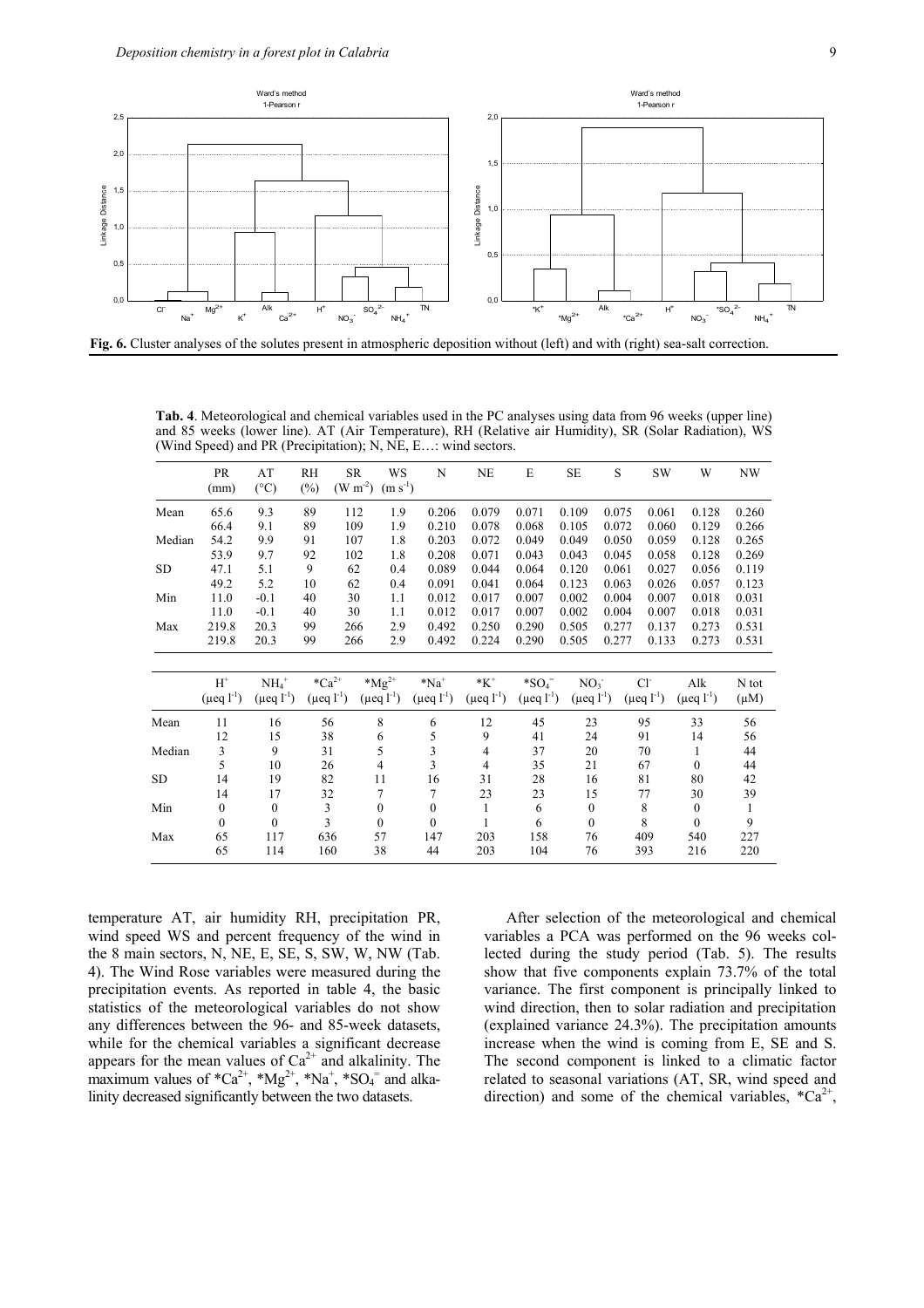**Tab. 5**. PCA on the whole set of chemical and meteorological data (n=96). PC: Principal Component.

|             | Communalities                                                                                                                                   | PC1      | PC <sub>2</sub> | PC <sub>3</sub> | PC4      | PC5      |
|-------------|-------------------------------------------------------------------------------------------------------------------------------------------------|----------|-----------------|-----------------|----------|----------|
|             |                                                                                                                                                 | 24.3     | 21.4            | 12.6            | 9.5      | 5.9      |
|             | 0.565                                                                                                                                           | 0.080    | $-0.317$        | 0.214           | $-0.568$ | 0.301    |
|             | 0.568                                                                                                                                           | 0.319    | 0.411           | 0.446           | $-0.189$ | 0.250    |
|             | 0.643                                                                                                                                           | 0.121    | 0.462           | 0.519           | 0.374    | 0.074    |
|             | 0.626                                                                                                                                           | 0.159    | 0.523           | 0.334           | 0.464    | $-0.007$ |
|             | 0.884                                                                                                                                           | 0.459    | 0.479           | 0.612           | 0.009    | 0.263    |
|             | 0.733                                                                                                                                           | 0.363    | 0.259           | 0.616           | $-0.372$ | 0.129    |
|             | 0.570                                                                                                                                           | 0.104    | $-0.365$        | 0.474           | 0.406    | $-0.189$ |
|             | 0.420                                                                                                                                           | $-0.471$ | $-0.291$        | $-0.170$        | 0.154    | 0.248    |
|             | 0.858                                                                                                                                           | 0.417    | 0.666           | $-0.431$        | 0.170    | 0.160    |
|             | 0.729                                                                                                                                           | $-0.392$ | $-0.210$        | $-0.097$        | $-0.250$ | 0.678    |
|             | 0.737                                                                                                                                           | 0.634    | 0.533           | $-0.177$        | 0.123    | $-0.062$ |
|             | 0.648                                                                                                                                           | $-0.235$ | $-0.542$        | 0.530           | 0.137    | 0.005    |
| $\mathbf N$ | 0.861                                                                                                                                           | 0.799    | 0.043           | $-0.270$        | $-0.384$ | $-0.034$ |
| <b>NE</b>   | 0.699                                                                                                                                           | 0.241    | 0.721           | $-0.250$        | $-0.222$ | $-0.102$ |
| E           | 0.816                                                                                                                                           | $-0.679$ | 0.536           | 0.139           | $-0.115$ | $-0.189$ |
| <b>SE</b>   | 0.894                                                                                                                                           | $-0.891$ | 0.234           | 0.201           | $-0.008$ | $-0.060$ |
| S           | 0.826                                                                                                                                           | $-0.762$ | 0.369           | $-0.023$        | 0.222    | 0.244    |
| SW          | 0.813                                                                                                                                           | 0.276    | 0.019           | $-0.404$        | 0.599    | 0.463    |
|             |                                                                                                                                                 |          |                 |                 |          | 0.111    |
| <b>NW</b>   | 0.931                                                                                                                                           | 0.642    | $-0.704$        | 0.136           | 0.014    | $-0.062$ |
|             | % Expl. variance<br>PR (Precipitation)<br>AT (Air Temperature)<br>RH (Relative Humidity)<br><b>SR (Solar Radiation)</b><br>WS (Wind Speed)<br>W | 0.921    | 0.582           | $-0.669$        | 0.043    | 0.347    |

\*Mg<sup>2+</sup> and \*SO<sub>4</sub><sup>=</sup> (explained variance 21.4%). The third component, explaining 12.6% of the total variance, includes the chemical variables and wind speed. The fourth component is linked to  $*Mg^{2+}$  transported by SW winds and to an acidic factor represented by  $H^+$ (explained variance 9.5). The fifth component includes relative humidity positively correlated to SW winds.

## *4.2. The long range contribution of ions and volcanic influence*

We tried to identify the events with chemistry strongly influenced by the transport of calcareous dust from North Africa with the assistance of the dust deposition map prepared by the Euro-Mediterranean Centre on Insular Coastal Dynamics of Malta (www.icod.org.mt).

The meteorological conditions which determine calcareous deposition on the Italian peninsula are exemplified in the periods 9-14 April and 1-12 May 2002, when high depositions of alkalinity,  $*Ca^{2+}$  and  $*Mg^{2+}$  were measured. The meteorological situation on the synoptic scale was characterised by a field of high pressure over central-northern Europe and two low pressure areas, one over the Atlantic Ocean and the other over Eastern Europe. Italy was consequently affected by a depressionary circulation coming from the Atlantic and crossing North Africa, bringing decidedly bad weather conditions (www.arpa.emr.it/arparivista). The thematic maps in figure 7 show the concentrations of dust with the direction of the wind at 3000 m in the Mediterranean area from 9 to 13 May 2002. Analysis of the wind shows that on days when the greatest quantities of dust are transported, a pocket of cold air coming from the Atlantic over the Iberian Peninsula or France moves into the Mediterranean area, followed by a surge of warm air. High dust values at high altitudes occurred from 9 to 14 April and from 2 to 12 May, first in the South of

Italy and then over the whole peninsula, due to southwesterly winds. At the same times the greatest concentration and deposition of  $*Ca^{2+}$  and  $*Mg^{2+}$  were recorded at local level.

Using the deposition maps and checking the weekly deposition events with  $*Ca^{2+}$  and  $*Mg^{2+}$  concentrations markedly higher than the third quartile of the 96 samples, we found a total of 9 weeks in which there was conspicuous transport of dust from North Africa.

Two further deposition events strongly influenced by remote sources of ions during the periods 19.10- 9.11.1999 and 29.07-5.08.2003 were linked, respectively, to the activities of the two nearby active volcanoes, Etna (about 130 km SW) and Stromboli (about 100 km NW) (Wright *et al*. 2001; Ripepe *et al*. 2004). During these periods, meteorological conditions favoured the transport of gases and ashes in the direction of the plot. The chemistry of the two weekly samples is shown in figure 8, compared with those of the nine samples influenced by Saharan dust and with the overall mean. The two samples influenced by volcanic emissions have in common a high concentration of potassium, while the nitrogen content is very different, low in the case of the Etna emission, extremely high in the Stromboli emission.

The total volume of precipitation of these 9+2 weekly events was 565 mm, with a mean of 46.8 mm week<sup>-1</sup>, *versus* a total of 5801 mm obtained by summing up the remaining 85 weekly events, with a mean of 67 mm week<sup>-1</sup>.

# *4.3. Potential local and regional contribution to atmospheric deposition of ions*

We subtracted the 11 events clearly influenced by remote transport of ions from the whole data set (96 events) to discern the effects of local pollution on ion deposition.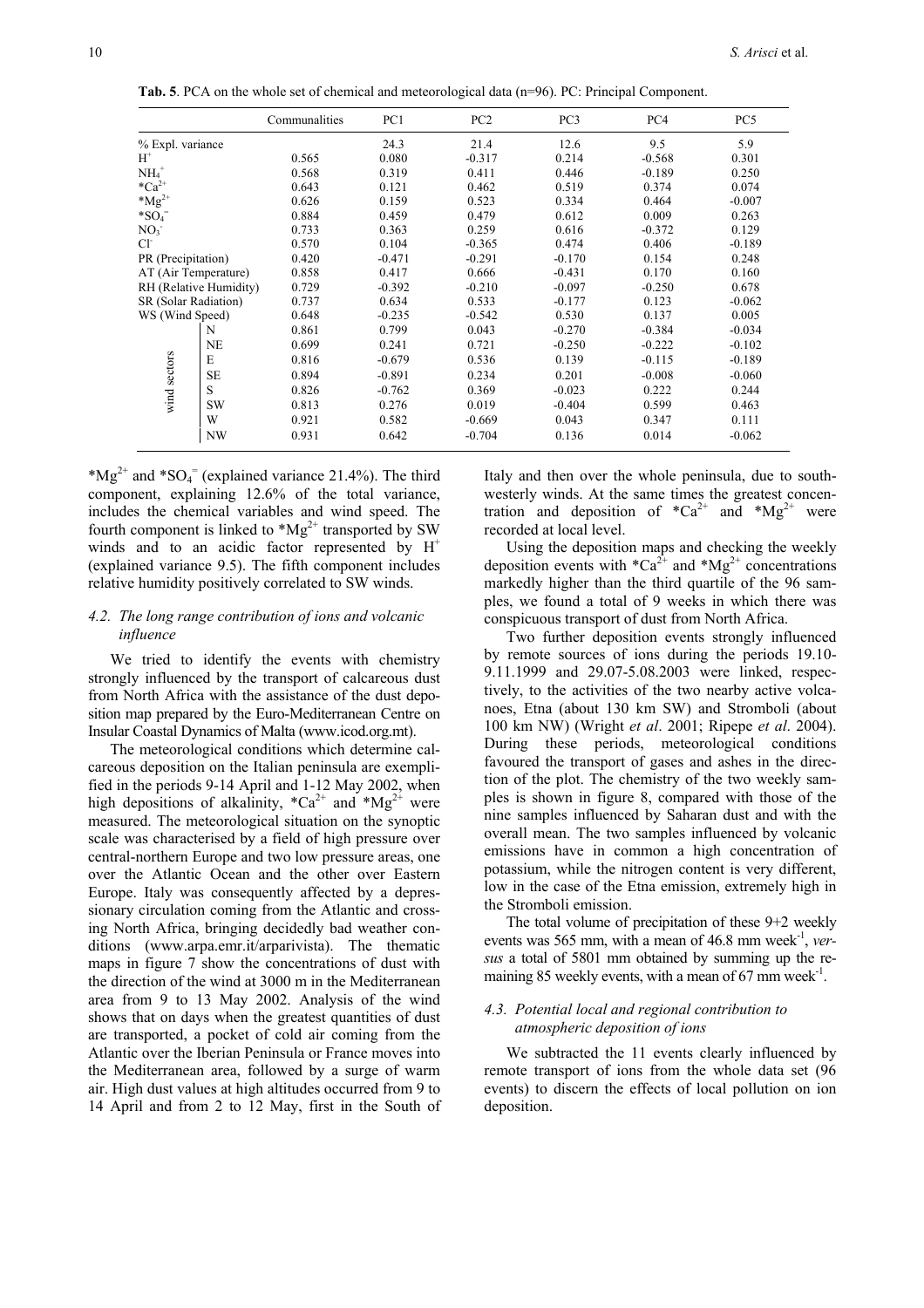

Fig. 7. Dust loading (g m<sup>-2</sup>) and 3000 m wind in selected precipitation events (from www.icod.org.mt).



**Fig. 8.** Ion concentrations for the whole data set, the reduced set, the 9 selected samples and the two samples influenced by volcanic activity.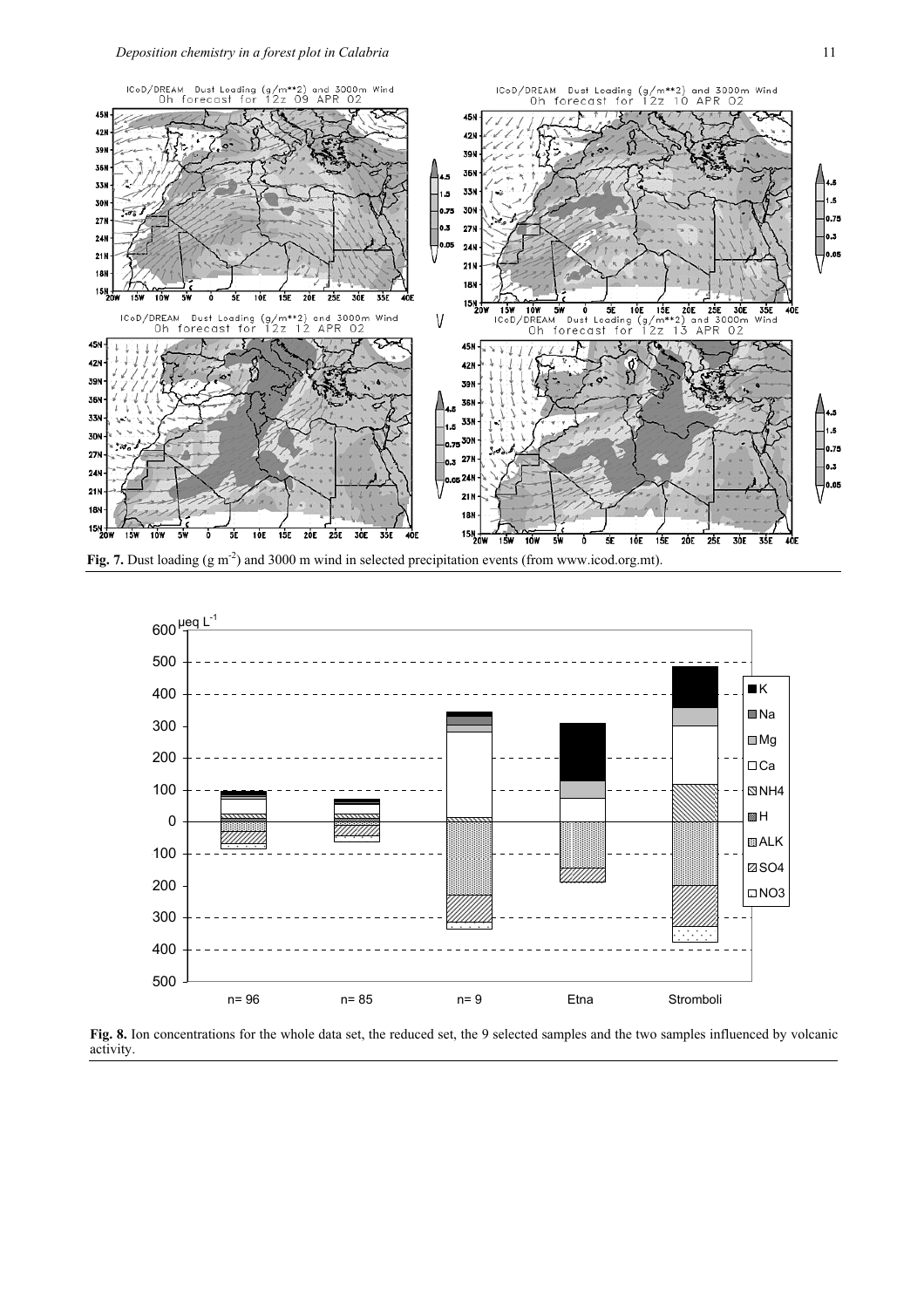| characterized by calcareous dust transport from North Africa. PC: Principal Component. |               |       |                 |                 |          |                 |  |  |  |  |
|----------------------------------------------------------------------------------------|---------------|-------|-----------------|-----------------|----------|-----------------|--|--|--|--|
|                                                                                        | Communalities | PC1   | PC <sub>2</sub> | PC <sub>3</sub> | PC4      | PC <sub>5</sub> |  |  |  |  |
| % Expl. variance                                                                       |               | 26.5  | 21.4            | 12.7            | 8.8      | 6.5             |  |  |  |  |
| $H^+$                                                                                  | 0.750         | 0.067 | $-0.315$        | 0.213           | $-0.656$ | 0.413           |  |  |  |  |
| $NH4+$                                                                                 | 0.450         | 0.489 | 0.189           | 0.309           | $-0.118$ | 0.256           |  |  |  |  |
| * $Ca^{2+}$                                                                            | 0.832         | 0.310 | 0.567           | 0.506           | .0382    | $-0.115$        |  |  |  |  |
| $*Mg^{2+}$                                                                             | 0.646         | 0.323 | 0.407           | 0.492           | 0.363    | 0.045           |  |  |  |  |
| $*SO_4$ <sup>=</sup>                                                                   | 0.893         | 0.659 | 0.269           | 0.507           | $-0.140$ | 0.330           |  |  |  |  |
| NO <sub>3</sub>                                                                        | 0.764         | 0.523 | 0.181           | 0.585           | $-0.304$ | 0.153           |  |  |  |  |
| CF.                                                                                    | 0.592         | 0.051 | $-0.551$        | 0.477           | 0.131    | $-0.203$        |  |  |  |  |

PR (Precipitation) 0.459 -0.535 -0.233 -0.240 0.153 0.193 AT (Air Temperature) 0.855 0.485 0.632 -0.391 0.209 0.156 RH (Relative Humidity) 0.653 -0.444 -0.213 -0.225 -0.193 0.568 SR (Solar Radiation) 0.748 0.700 0.466 -0.170 0.109 -0.014<br>WS (Wind Speed) 0.623 -0.253 -0.556 0.456 0.192 -0.073

> N 0.870 0.796 -0.005 -0.337 -0.347 -0.058 NE 0.791 0.290 0.618 -0.436 -0.267 -0.253 E 0.822 -0.644 0.559 0.150 -0.161 -0.215 SE 0.923 -0.814 0.376 0.341 -0.040 0.043 S 0.862 -0.691 0.466 0.130 0.217 0.322 SW 0.806 0.247 -0.001 -0.344 0.613 0.501 W 0.924 0.483 -0.754 -0.051 0.340 0.059

> NW 0.936 0.559 -0.779 0.032 0.053 -0.113

**Tab. 6.** PCA on the set of chemical and meteorological data (n=85) obtained after the exclusion of the samples

A comparison of the remaining 85 events with the total number (Tab. 4 and Fig. 8) showed lower concentrations of  $^{\ast}Ca^{2+}$  (38 *vs* 56 µeq L<sup>-1</sup>), with pH,  $*Mg^{2+}$ , ammonium, nitrate, sulphate and chloride remaining practically unchanged. The PCA on this set of data (Tab. 6) and the associated meteorological variables show a clearer division between solutes deriving from human activities (ammonium, sulphate and nitrate), and those deriving from soil and sea. In fact, the first type of events includes the pollutants deriving from activities on the Lamezia and Gioia Tauro plains (N-NW-W), and may also carry pollutants from continental Europe. On the other hand, the perturbations coming from NE are to some extent sheltered by the Apennine chain (Fig. 1). In the first component  $\overline{NO_3}$ ,  $*\overline{SO_4}^=$  and NH<sub>4</sub><sup>+</sup> are positively correlated to N-NW-W winds and negatively correlated to S-SE-E winds and PR, with an explained variance of 26.5%. The second component (21.4% of total variance) identifies two different groups which are inversely correlated, while the variables within each group have the same correlation (first group: Cl<sup>-</sup>, wind speed, W-NW winds; second group:  $*Ca^{2+}$ , AT, SR, N-NE-S winds). Both the first and second component of the PCA were also related to SR, which may be regarded as an indication of strong seasonal variations. The third component was mainly related to ion concentrations, except for  $NH_4^+$  and  $H^+$ . The fourth component shows an inverse correlation between  $H^+$  and SW winds, while in the fifth component SW winds are positively correlated with RH. The first five components explain 75.9% of the total variance.

#### 5. CONCLUSIONS

A joint analysis of the meteorological and atmospheric deposition chemistry data at the forest station at the southernmost point of Italy in a central position in the Mediterranean was made to distinguish between the component deriving from phenomena of long-range transport from North Africa and the components due to other processes. The low anthropogenic impact of the selected area is revealed by the low concentrations of ammonium and nitrate, which are well below those of other forest sites in Central and Northern Italy considered in the CONECOFOR Programme (Mosello *et al.* 2002b). Sulphate values were also low, after removal of the marine contribution. These conditions, allied to higher concentrations of calcium, magnesium and alkalinity, mean that most of the pH values are above 5.0, and do not point to any marked mineral acidity.

A meteorological analysis shows that the study area has a typical Mediterranean climate, with hot dry summers, cool rainy winters, and short intermediate seasons. An anemological analysis shows the predominance of westerly and north-westerly winds on a local scale, in the category of "light breeze".

The multivariate analysis showed the interaction between temperature, solar radiation and ion concentrations, determined by the seasonal variations characterising these variables. Also highlighted were the effects of atmospheric transport of the compounds, with lower concentrations in calm conditions, and a marked increase in calcium, alkalinity and pH with the wind coming from west/south-west. This increase was interpreted as the transport of alkaline dust from North Africa, and was also examined through a comparison with thematic maps describing dust deposition along with precipitation events with higher concentrations of calcium and alkalinity. The perfect coincidence of maxima in atmospheric deposition concentrations and deposition of dust calculated using models leaves no

WS (Wind Speed)

wind sectors

wind sectors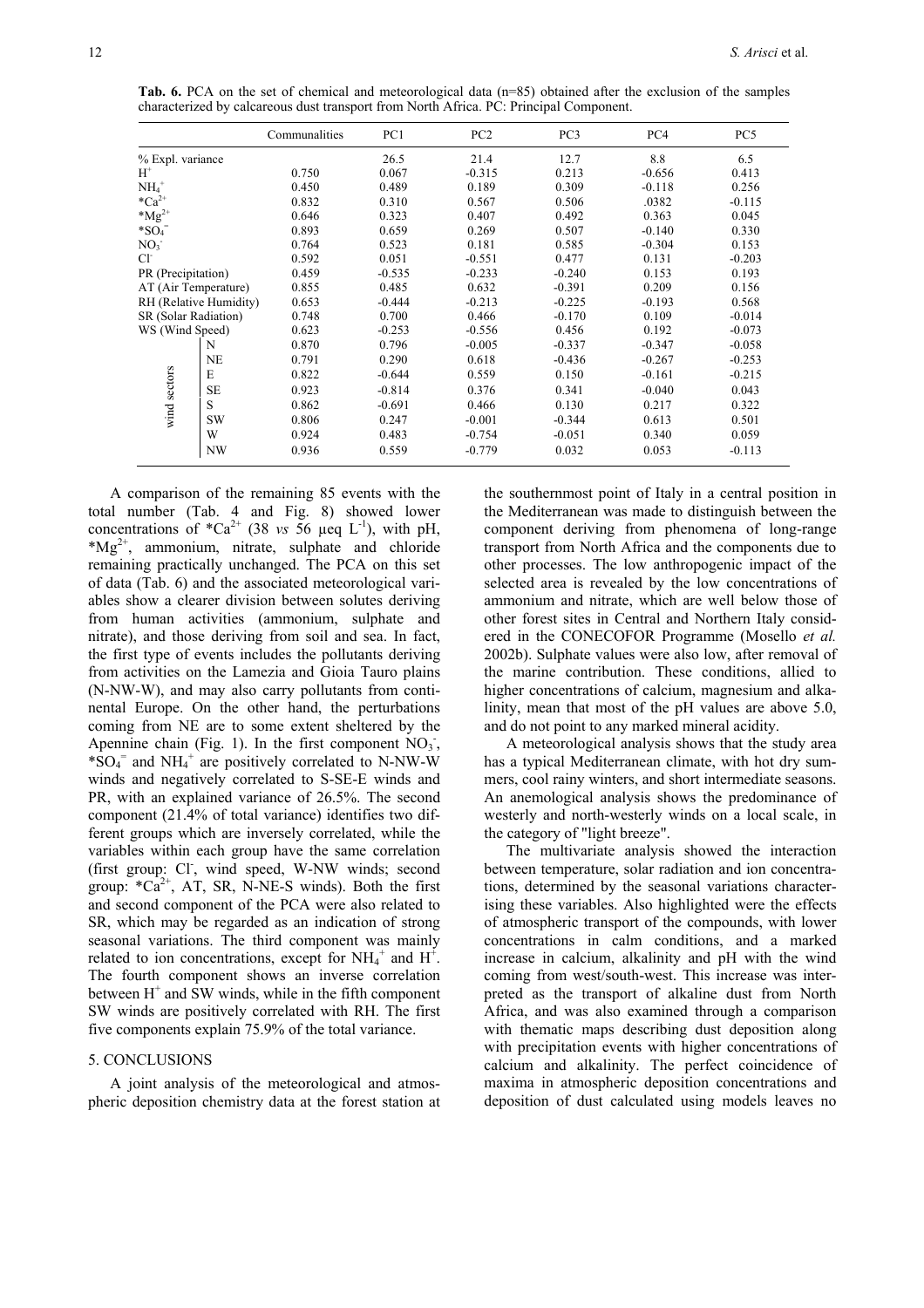doubt as to one of the sources of substances deposited by precipitation (Blanco *et al*. 2003).

Two events clearly showed the impact of emissions from the volcanoes of Etna  $(19/10/99 - 09/11/99)$  and Stromboli  $(29/07/03 - 05/08/03)$ , when strong volcanic activity was recorded in the daily bulletins (Ripepe *et al*. 2004; Calvari & Pinkerton 2002), and by an analysis of the trajectories at high altitude. Both the events show high  $*K^+$  (180 and 128 µeq L<sup>-1</sup>, respectively) and  $*Mg^{2+}$ concentrations (56 and 57  $\mu$ eq L<sup>-1</sup>). Ammonium and nitrate are absent in the case of the Etna event, but are high (117 and 50  $\mu$ eq L<sup>-1</sup> respectively) in the Stromboli event. Although these episodes are interesting from the point of view of the study of solute deposition on the Mediterranean, they appear to be of slight importance in the overall deposition of compounds in the study site.

At a second stage of data elaboration, the events definitely originating in Africa were subtracted from the total deposition events examined. PCA performed on the new data set showed more clearly the effect of compounds deriving from anthropogenic activity, and distinguished the group of variables largely deriving from human activities (sulphate, nitrate, ammonium) from those deriving from soil dust ( $^{\ast}Ca^{2+}$  and  $^{\ast}Mg^{2+}$ ) and sea spray (Cl<sup>-</sup>). Sulphate, nitrate and ammonium had a close relationship with north-westerly winds; this direction is associated with the transport of air masses from the continent and carried across the Calabrian plain before being deposited as precipitation on the Aspromonte range. This kind of event is also the source of a high marine contribution, with maximum values of chloride and sodium. Although the results of this study demonstrate a low anthropogenic impact in the sea area, there is good reason to continue monitoring, not only in the context of the national network studying the impact of atmospheric deposition on forests, but also in view of a future urban and industrial development of the coastal area, particularly in connection with the port of Gioia Tauro, which could have a marked influence on the local component of pollution.

## ACKNOWLEDGEMENTS

This study was carried out in the framework of the Italian National Program for Forest Ecosystems Monitoring (CONECOFOR), co-ordinated by the Italian Forestry Service and co-funded by the European Commission (under EC Regulation no. 2152/2003 Forest Focus). Meteorological data for the reference station were taken from the Regional Environmental Protection Agency, while the dust deposition maps were prepared by the Euro-Mediterranean Centre on Insular Coastal Dynamics of Malta.

#### REFERENCES

Amoriello, T., & A. Costantini. 2002. Meteorological monitoring and climatological trends in Italian forest ecosystems. *J. Limnol*., 61, Suppl. 1: 93-99.

- Anderberg, M.R.. 1973. *Cluster Analysis for Applications*. Academic Press, New York.
- Balestrini, R., S. Arisci, M.C. Brizzio, R. Mosello, M. Rogora & A. Tagliaferri. 2007. Dry deposition of particles and canopy exchange: comparison of wet-only, bulk and throughfall deposition in five forest sites in Italy. *Atm. Envir*., 41: 745-756.
- Belsley, D.A. 1991. *Conditioning diagnostics: collinearity and weak data in regression*. John Wiley & Sons, Inc.
- Blanco, A., F. De Tomasi, E. Filippo, D. Manno, M. R. Perrone, A. Serra, A. M. Tafuro & A. Tepore. 2003. Characterization of African dust over Southern Italy. *Atmos. Chem. Phys*., 3: 2147-2159.
- Calvari, S. & H. Pinkerton. 2002. Instabilities in the summit region of Mount Etna during the 1999 eruption. *Bulletin of Volcanology*, 63: 526-535.
- de Vries, W., G.J. Reinds, M. Posch, M.J. Sanz, G.H.M. Krause, V. Calatayud, J.P. Renaud, J.L. Dupouey, H. Sterba, E.M. Vel, M. Dobbertin, P. Gundersen & J.C.H. Voogd. 2003. *Intensive Monitoring of Forest Ecosystem in Europe, 2003*. Technical Report. EC, UN/ECE. Brussels, Geneva: 163 pp.
- Everitt, B., S. Landau & M. Leese. 2001. *Cluster analysis*. 4th Edition. Edward Arnold Publishers Ltd, London.
- Ferretti, M., (Ed.). 1999. Integrated and combined (I&C) evaluation of intensive monitoring of forest ecosystems in Italy. Concepts, methods and first results. *Annali Istituto Sperimentale Selvicoltura*, 30: 156 pp.
- Ferretti, M., B. Petriccione, F. Bussotti & G. Fabbio (Eds). 2005. *Aspects of biodiversity in selected forest ecosystem in Italy: status and changes over the period 1996-2003*. 3rd Report of the Task Force on Integrated and Combined (I&C) evaluation of the CONECOFOR programme. Università di Firenze, Dipartimento di Biologia Vegetale e Corpo Forestale dello Stato: 179 pp.
- Ferretti, M., F. Bussotti, G. Fabbio, & B. Petriccione (Eds). 2003. Ozone and forest ecosystems in Italy. *Annali Istituto Sperimentale Selvicoltura*, 30, Suppl. I: 128 pp.
- Jolliffe, I.T. 1986. *Principal Component Analysis*. Springer, New York.
- Kleemola, S. & M. Forsius (Eds). 2004. *13th Annual Report 2004. UNECE ICP Integrated Monitoring. The Finnish Environment 710*. Finnish Environment Institute, Helsinki, Finland, ISBN 952-11-1761-3: 65 pp.
- Loevblad, G., R. Mosello, J. Derome, E. Ulrich, K. Derome, N. Clarke, N. Koenig & G.P.J. Draajers. 2004. Sampling and analysis of deposition (Part VI). In: UN-ECE. 1998. *Manual on methods and criteria for harmonised sampling, assessment, monitoring and analysis of the effects of air pollution on forests*. Hamburg.
- Mosello, R., B. Petriccione & A. Marchetto (Eds). 2002a. Long-term ecological research in Italian forest ecosystems. *J. Limnol*., 61 Suppl. 1: 162 pp.
- Mosello, R., M.C. Brizzio, D. Kotzias, A. Marchetto, D. Rembges  $\&$  G. Tartari. 2002b. The chemistry of atmospheric deposition in Italy in the framework of the National Programme for Forest Ecosystems Control (CONECOFOR). Long-term ecological research in Italian forest ecosystems*. J. Limnol.*, 61, Suppl. 1: 77-92.
- O.E.C.D. 1979. *The O.E.C.D. programme on long range transport of air pollutants*. O.E.C.D., Paris.
- Petriccione, B. 2004. First Results of the ICP Forests Biodiversity Test-Phase in Italy. In: M., Marchetti (Ed.). *Monitoring and Indicators of Forest Biodiversity in Europe – From Ideas to operationality*. EFI Proceedings, 51: 441- 453.
- Petriccione, B., & E. Pompei. 2002. The CONECOFOR Programme: general presentation, aims and co-ordination. *J. Limnol*., 61, Suppl. 1: 3-11.
- Ripepe, M., E. Marchetti, E. Marchetti, P. Poggi, A. J. L. Harris, A. Fiaschi & G. Ulivieri. 2004. Seismic, acoustic, and